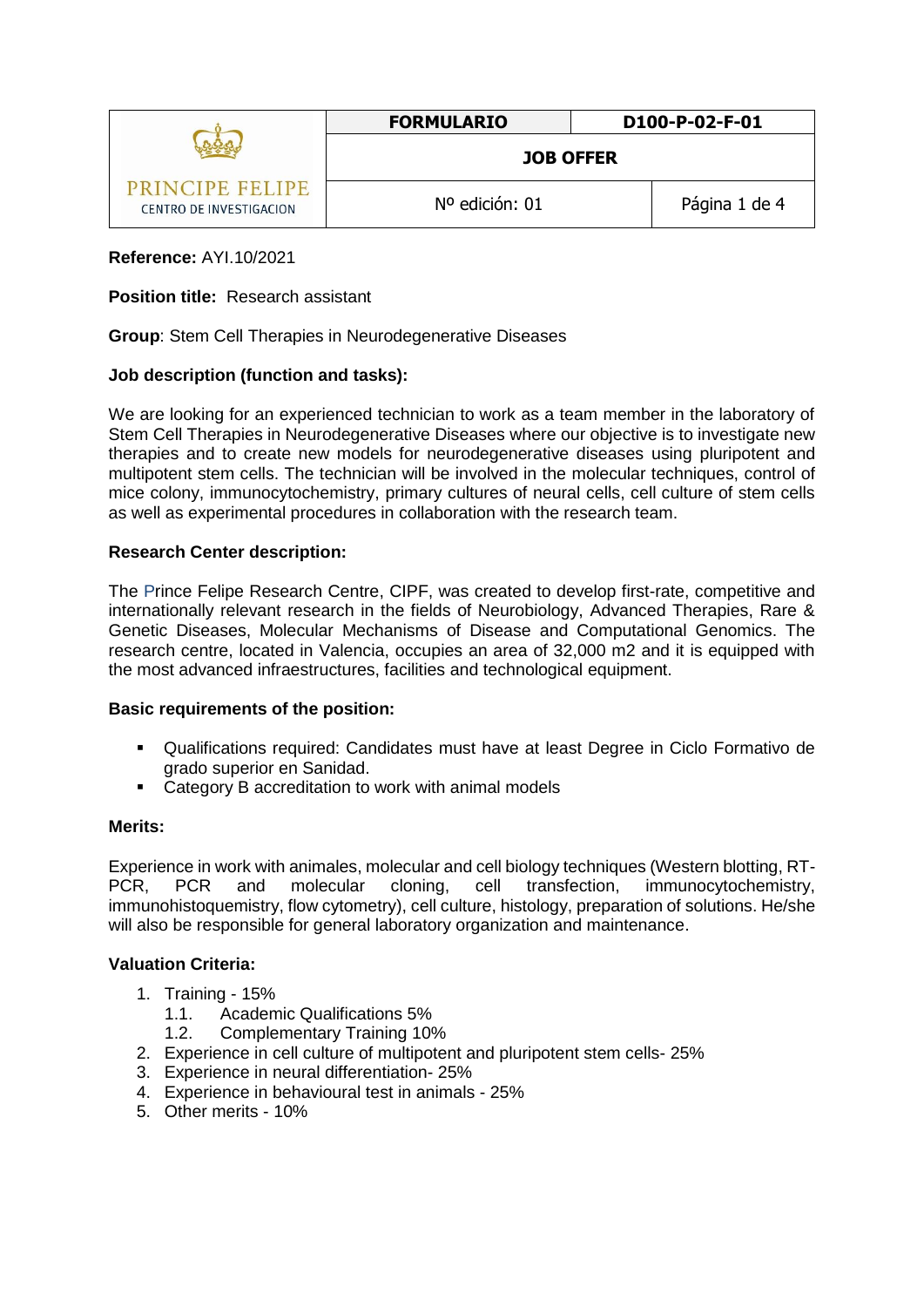# **Contract**

- Professional category: Research Assistant
- Salary Level: (Salary level as stipulated in the Convenio de Sanidad Privada de la Provincia de Valencia)
- Funding Source/Project: Fundació La Marató de TV3



- Duration: until 30/11/2023
- Starting date: 1st of January 2021
- **Working day: Full time**
- The deadline for receipt of resumes will be open until 15th December, 2021

# **Working conditions:**

The CIPF promotes equal treatment and opportunities between women and men, which should be considered a fundamental aspect of the CIPF's labor relations and human resources management.

The CIPF is committed to reconcile a work and family life of its employees and are offering the possibility to benefit from flexible working hours.

The CIPF is committed to complying with the European Charter for Researchers and the Code of Conduct for the Recruitment of Researchers (EU Charter & Code) by developing its human resources strategy for researchers (HRS4R) and through its open, transparent, and meritbased recruitment policy [\(OTM-R\)](https://euraxess.ec.europa.eu/europe/news/new-open-transparent-and-merit-based-recruitment-researchers-otm-r).



# **How to present your candidacy?**

Interested candidates should send their CV, cover letter and references only by email to the following address: [selection@cipf.es.](mailto:selection@cipf.es)

The CV should remove all personal references: gender, age, marital status, nationality and should not include a photograph.

Please indicate the offer reference number in the subject field. If you have any questions about this offer, please contact the Human Resources Department by email to: [recursoshumanos@cipf.es](mailto:recursoshumanos@cipf.es)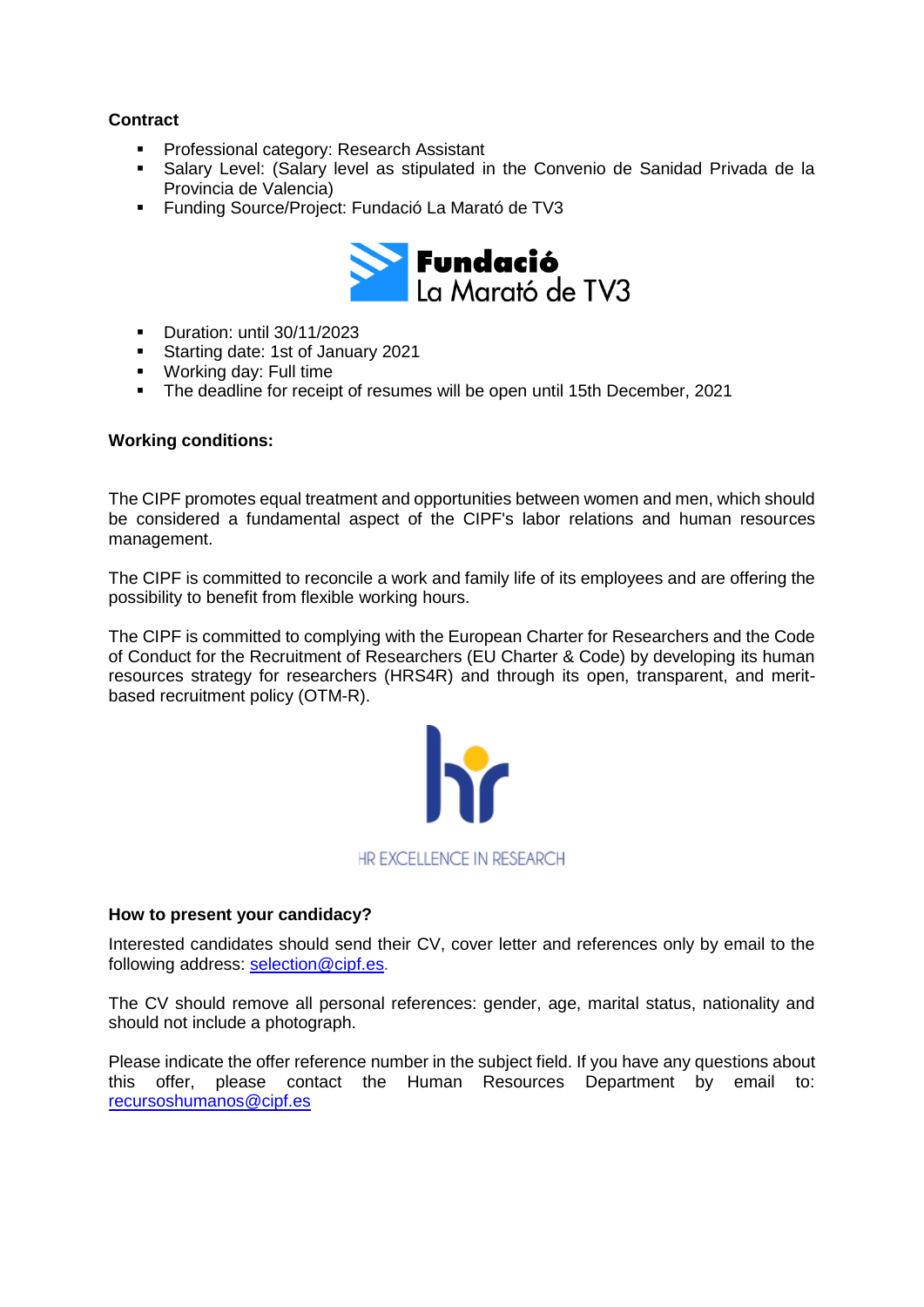# **Basic and detailed information on the processing of personal data**

**Personal data controller:** The data subject is informed that the VALENCIAN COMMUNITY FOUNDATION PRÍNCIPE FELIPE RESEARCH CENTER (hereinafter CIPF), with address at C / D 'Eduardo Primo Yúfera, number 3, 46012 Valencia, contact telephone number 963 289 680 and contact email addres[s info@cipf.es](mailto:info@cipf.es) is the responsible for the treatment of the data that you communicate to us in relation to this offer.

### **Users and data subjects may contact the data protection officer at the following email address:** [privacy@cipf.es](mailto:privacy@cipf.es)

**Legal basis and purposes for processing and storing your personal data:** With legal basis in the consent that you grant us with the voluntary communication (i) of personal data; (ii) of those required in this offer as well as in your curriculum vitae and; (iii) where appropriate, from the information provided through the interviews and tests, all the data will be processed in order to store them in the CIPF employment exchange and contact the interested person to send the corresponding communications in the selection process opened through this offer. All personal data will be treated as one more element to be evaluated for decision-making related to the selection for the job, without any decision being made based solely on the automated processing of the data. Likewise, once the selection process for the position offered is completed, except for the exercise of the right of opposition by the interested person, all the personal data indicated will be processed by the CIPF, with legal basis in the legitimate interest of the CIPF, to store them in their employment exchange and have a network of contacts for science and research, in order to contact the person concerned about offers, selection processes and recruitment of personnel that may arise in the future.

**Recipients of the data:** Personal data will not be communicated to third parties, except legal obligation.

**Personal data processors:** Third parties in charge of the treatment may process the data of the interested person to provide services to the CIPF, following the instructions of the aforementioned Center, after signing a contract for the treatment with sufficient guarantees of security and confidentiality.

**International transfers:** They do not exist.

**Data conservation period:** The data will be kept by CIPF until the deadlines provided in the current regulations are completed, it is for the attention of possible responsibilities and legal obligations.

**Exercise of rights regarding the processing of your personal data:** The data subject can exercise his/her rights to request access, rectification, deletion, opposition, limitation to treatment, portability and not be subject to a decision based solely on the automated processing of personal data. In particular, the data subject can exercise his/her right to object to the processing of their personal data based on the legitimate interest of the CIPF. You also have the right to withdraw consent at any time, without affecting the legality of the treatment based on the consent prior to its withdrawal. For the exercise of these rights, the data subject can send a request to CIPF indicating the right they exercise and providing a double-sided photocopy of their ID or legal identification document of their identity, to any of the following addresses:

Postal: C / D 'Eduardo Primo Yúfera, number 3, 46012 Valencia Email: *info@cipf.es* 

Likewise, the data subject is informed of the right to request the tutelage of the Spanish Agency for Data Protection C / Jorge Juan, 6, 28001 Madrid, 901100099 - 912663517 [\(www.agpd.es\)](http://www.agpd.es/)